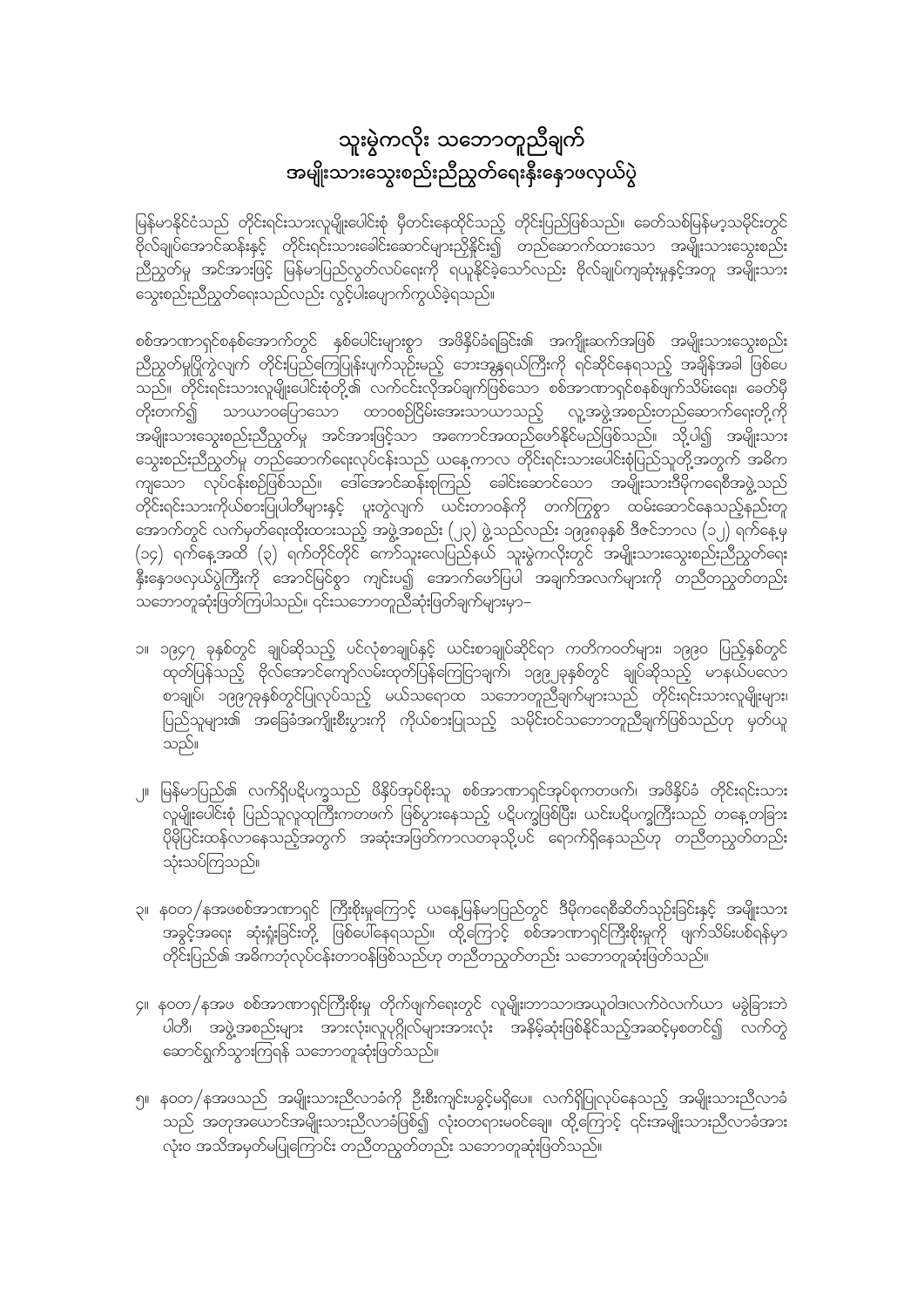- .<br>၆။ တိုင်းရင်းသားလူမျိုးပေါင်းစုံပြည်သူများ၏ ဆန္ဒနှင့်အညီ ပါတီစုံဒီမိုကရေစီစနစ်ကို ကျင့်သုံးရန် တညီတညွတ်တည်း သဘောတူ ဆုံးဖြတ်သည်။<br>-
- ၇။ အမျိုးသားတန်းတူရေးနှင့် ကိုယ်ပိုင်ပြဌာန်းခွင့် အခွင့်အရေးအပြည့်အဝရှိပြီး အမျိုးသားပြည်နယ်များ စုပေါင်းပါဝင် ာ<br>ဖွဲ့စည်းထားသည့် စစ်မှန်သော ဖက်ဒရယ်ပြည်ထောင်စုတည်ဆောက်ရန် သဘောတူဆုံးဖြတ်သည်။
- ၈။ ၁၉၉၀ ပြည့်ရွေးကောက်ပွဲအနိုင်ရ အမျိုးသားဒီမိုကရေစီအဖွဲ့ချုပ်နှင့် တိုင်းရင်းသားပါတီ ကိုယ်စားပြုပါတီ (၄) ပါတီ၏ ပြည်သူ့လွှတ်တော်အစည်းအဝေးခေါ်ယူရန်တောင်းဆိုခြင်း၊ လွှတ်တော်ကိုယ်စားပြုကော်မတီဖွဲ့စည်းခြင်း၊ ျောက်<br>လွှတ်တော်ရေးရာကော်မတီများကို ဖွဲ့စည်းခြင်းများအား ထောက်ခံကြောင်း သဘောတူဆုံးဖြတ်သည်။
- ၉။ ဤနှီးနောဖလှယ်ပွဲမှ သုံးပွင့်ဆိုင် တွေ့ဆုံဆွေးနွေးမှုပေါ်ပေါက်ရေးကို လတ်တလောလုပ်ငန်းစဉ်အဖြစ် ပူးပေါင်း
- ၁၀။ ကမ္ဘာ့ကုလသမဂ္ဂနှင့် နိုင်ငံတကာအဖွဲ့အစည်းများမှ မြန်မာပြည်ဒီမိုကရေစီထွန်းကားရေးနှင့် ငြိမ်းချမ်းမှု ဖြစ်ထွန်း <u>ျေး</u>အတွက် တက်ကြွစွာ ပါဝင်ဆောင်ရွက်လာမှုများအပေါ် ကြိုဆိုထောက်ခံသည်။ ၁၉၉၈ခုနှစ် ကမ္ဘာ့ .<br>ကုလသမဂ္ဂ၏ မြန်မာပြည်ဆိုင်ရာ ဆုံးဖြတ်ချက်များသည် တည့်မတ်မှန်ကန်သော ဆုံးဖြတ်ချက်များဖြစ်၍ ာ<br>တာဝန်ရှိသူများအနေဖြင့် လက်တွေ့အကောင်အထည်ဖော်ရန် တညီတညွှတ်တည်း တောင်းဆိုသည်။
- ၁၁။ မြန်မာပြည်အတွင်း မူးယစ်ဆေးဝါးစိုက်ပျိုးထုတ်လုပ်မှု၊ ရောင်းဝယ်မှု ပြည်ပတင်ပို့မှုများတွင် နအဖစစ်အုပ်စု၏ အဓိကပါဝင်ပတ်သက်နေမှုကို ဆန့် ကျင်ရှုပ်ာချကြောင်း သဘောတူဆုံးဖြတ်သည်။
- ၁၂။ နအဖစစ်အာဏာရှင် ကြီးစိုးမှုရှိနေသည့် ကာလအတွင်း မြန်မာပြည်အတွင်း မည်သည့် ရင်းနှီးမြှပ်နှံမှုမှန်သမျှ ပြည်ပမှ ဝင်ရောက်မပြုလုပ်ရန် တောင်းဆိုကြောင်း သဘောတူဆုံးဖြတ်သည်။
- ၁၃။ ဤ အမျိုးသားသွေးစည်း ညီညွတ်ရေး နှီးနှောဖလှယ်ပွဲမှ ဆုံးဖြတ်ထားသည့် သဘောတူဆုံးဖြတ်ချက်များကို ် ၂<br>ဆက်လက်ထိန်းသိမ်း အကောင်အထည်ဖော်ရန်အတွက် နှီးနှောဖလှယ်ပွဲသို့ တက်ရောက်ကြသည့် အဖွဲ့ အားလုံး တာဝန်ယူရန်၊ စည်းရုံးညှိနှိုင်းရေး ကော်မတီတရပ်ဖွဲ့စည်း၍ ဆက်လက်အကောင်အထည်ဖော်သွားရန် ဆုံးဖြတ်သည်။

၁၉၉၈ ခုနှစ်၊ ဒီဇင်ဘာလ (၁၄) ရက်။

အတည်ပြုလက်မှတ်ရေးထိုးသူများ ဦးတင်မောင်သက်

2889 င်က<br>မြန်မာနိုင်ငံလုံးဆိုင်ရာ မွတ်ဆလင်အစည်းအရုံး (ABMU)

ဦးမျိုးဝင်း အတွင်းရေးမှူး (၂) မြန်မာနိုင်ငံလုံးဆိုင်ရာ ကျောင်းသားများ ဒီမိုကရက်တစ်တပ်ဦး (ABSDF)

ဦးသာနိုး \_<br>အတွင်းရေးမှူး ရခိုင်ဒီမိုကရေစီအဖွဲ့ချုပ် (ALD)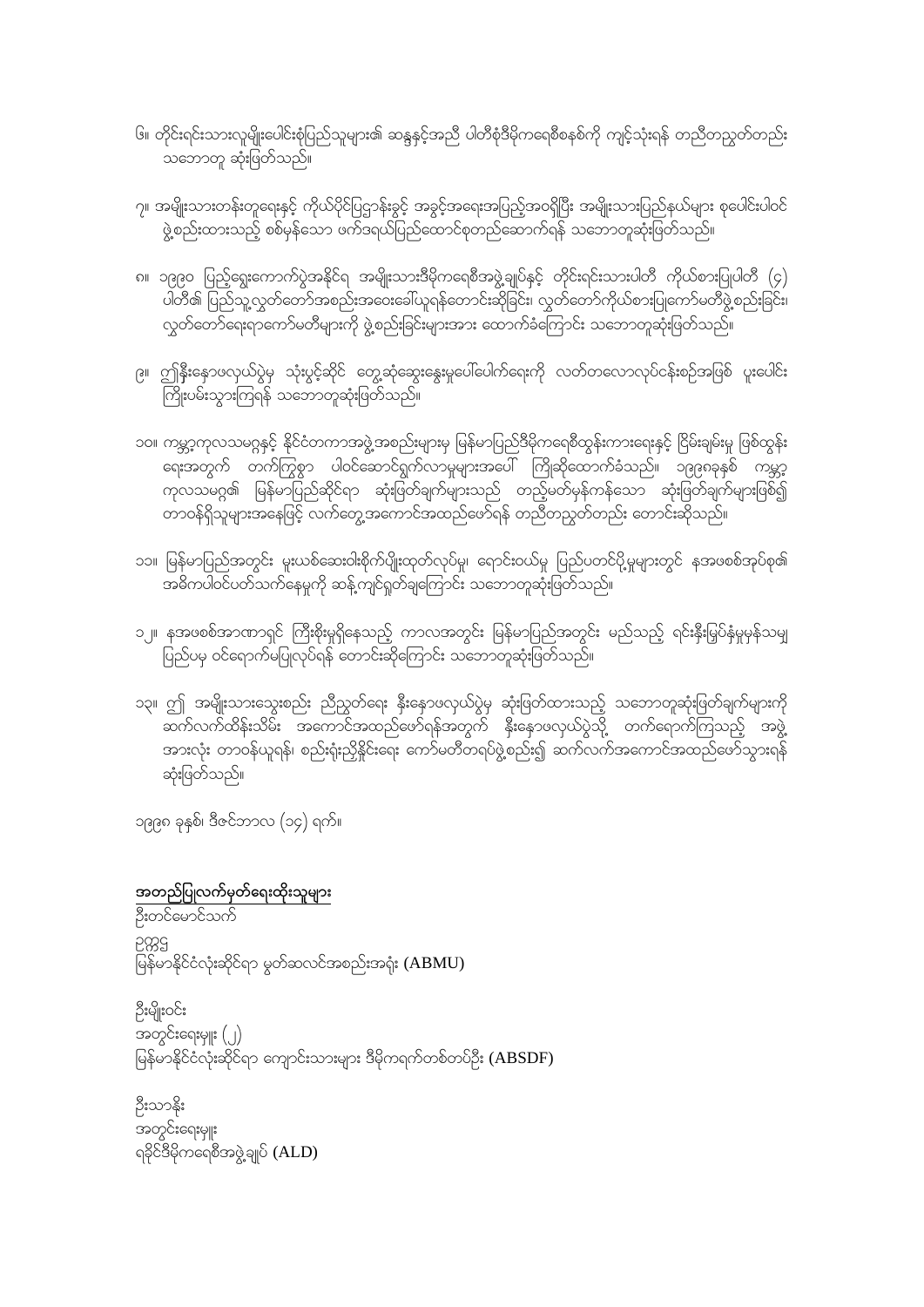ဦးကျော်လု 5885 မြန်မာနိုင်ငံ မွတ်ဆလင်လွတ်မြောက်ရေးအဖွဲ့ (**MLO**)

ဦးဇော်နိုင်ဦး အထွေထွေအတွင်းရေးမှူး လူ့ဘောင်သစ်ဒီမိုကရက်တစ်ပါတီ (DPNS)

<u> ဒိုင်မျိုးမင်း</u> အထွေထွေအတွင်းရေးမှူး ရခိုင်ပြည်လွတ်မြောက်ရေးပါတီ (ALP)

ဉီးဒယ်နီရယ်အောင် အဖွဲ့ဝင် ပြည်သူ့လွှတ်တော်ကိုယ်စားလှယ်များအဖွဲ့ (MPU)

<u>ဘီကြာဦး</u> အထွေထွေအတွင်းရေးမှူး လားဟူဒီမိုကရက်တစ်တပ်ဦး (LDF)

ဆလိုင်းထနယ်လွယ် ကိုယ်စားလှယ် ချင်းအမျိုးသားဒီမိုကရေစီအဖွဲ့ချုပ်  $(CNLD)$ 

ဦးစိုးလွင် ဒု–ဥက္ကဌ<br>မြိတ်–ထားဝယ်ညီညွတ်ရေးတပ်ဦး (**MDUF)** 

စောရွှေဆိုင်<mark>း</mark>  $3 - 2999$ ကရင်အမျိုးသားအစည်းအရုံး (KNU)

ဆလိုင်းရွှေခါး(ရိ) အတွင်းရေးမှူး၊ ပြည်ပဆက်ဆံရေးတာဝန်ခံ ချင်းအမျိုးသားတပ်ဦး (CNF)

5889 မြန်မာနိုင်ငံလုံးဆိုင်ရာ ရဟန်းပျိုသမဂ္ဂ (ABYMU)

အရှင်ခေမာစာရ

ဦးမြတ်သူ ဉက္ကဌ<br>မြန်မာနိုင်ငံလုံးဆိုင်ရာ ကျောင်းသားများအဖွဲ့ချုပ် (ABSL)

စောဂျက်ကော့ ဗဟိုစည်းရုံးရေးကော်မတီဝင် ဗမာပြည်ကွန်မြူနစ်ပါတီ (CPB)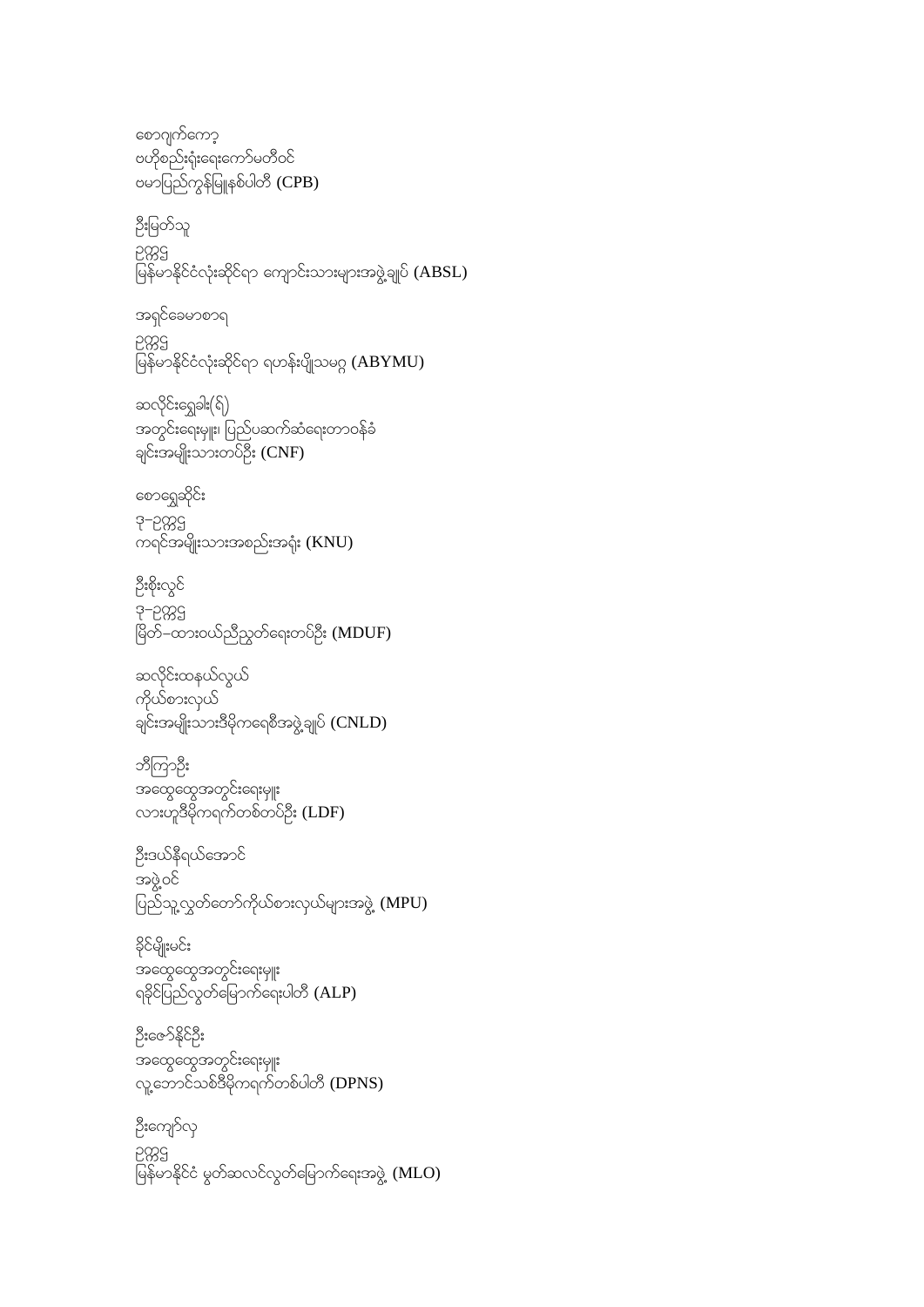ဦးကျော်ထက် pos ပြည်သူ့ကာကွယ်ရေးတပ် ( ${\rm PDF})$ 

ဗမက ခွန်ဥက္ကာ

poss ပီးတွင်<br>ပအိုဝ်းပြည်သူ့လွတ်မြောက်ရေးအဖွဲ့ (PPLO)

မဟာဆန်း pos ၀အမျိုးသားအဖွဲ့ (WNO)

ဦးအေးဆောင် အထွေထွေအတွင်းရေးမျုးချုပ် ပြည်သူ့လွတ်မြောက်ရေးတပ်ဦး ( $\mathsf{PLF}\mathsf{)}$ 

နွန်ကြာန ကိုယ်စားလှယ်  $\frac{1}{2}$ န်းဒီမိုကရက်တစ်အစည်းအရုံး  ${\rm (SDU)}$ 

မိုင်အိုက်ဖုန်း တွဲဘက်အတွင်းရေးမျုး ပလောင်ပြည်နယ်လွတ်မြောက်ရေးတပ်ဦး ( $\mathsf{PSLF}\bm{\mathsf{)}}$ 

ဦးသန်းထွင်် အတွင်းရေးမှူး အမျိုးသားဒီမိုကရေစီအဖွဲ့ချုပ် (လွတ်မြောက်နယ်မြေ) ( $\text{NLD-LA}$ )

ဦးအောင်မြင့် အထွေထွေအတွင်းရေးမျုး ပြည်သူ့ပြည်ချစ်ပါတီ ( ${\sf PPP})$ 

ဦးမောင်မောင်လတ် အဖွဲ့ဝင်  $\sim$ ပြည်သူ့လွှတ်တော်ကိုယ်စားလှယ်များအဖွဲ့ (MPU)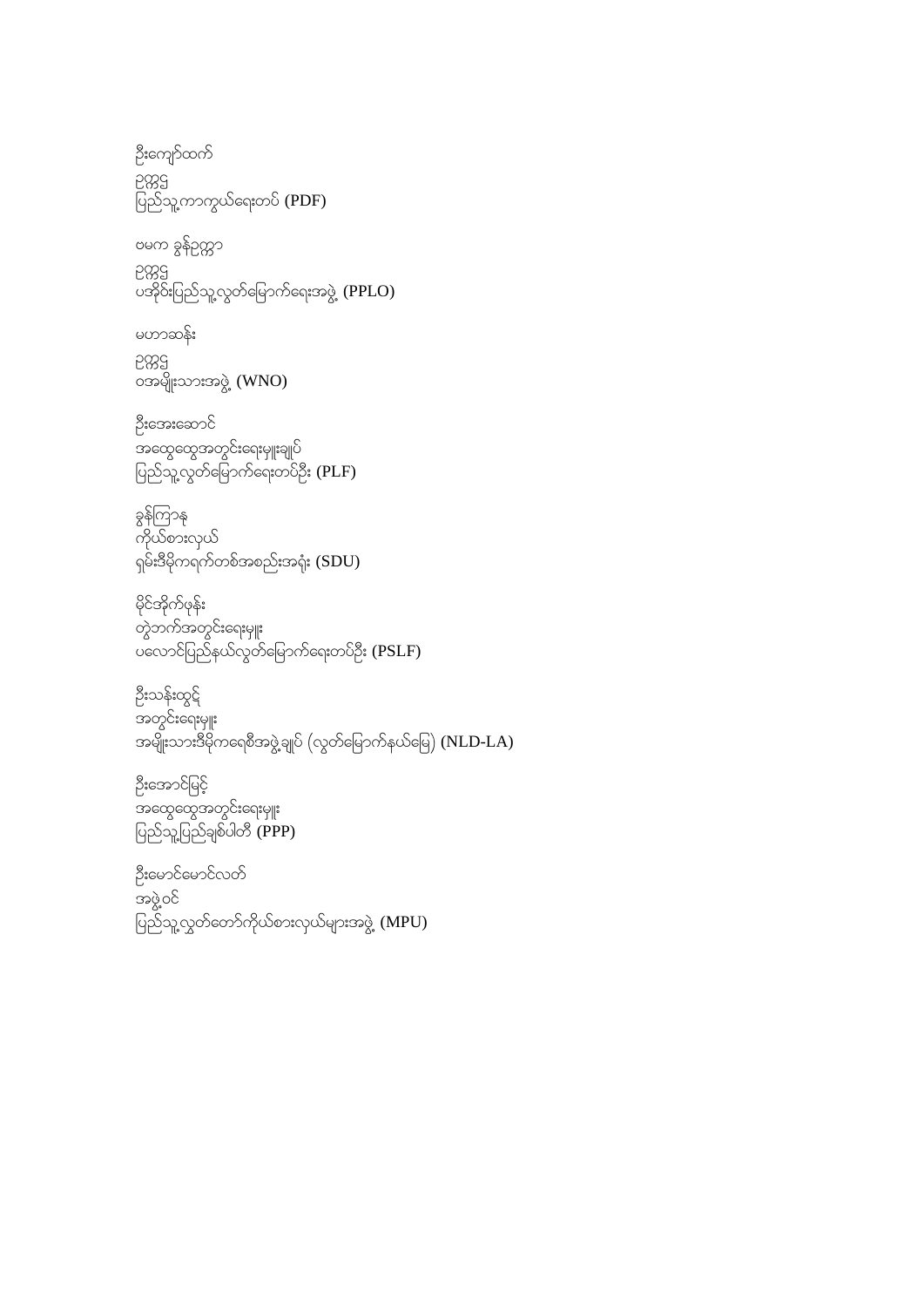## **Thoo Mweh klo Agreement Seminar on National Solidarity**

## **Date: December 14,1998**

Burma is a country inhabited by many indigenous ethnic nationalities. In the modern Burmese history, even though the consensus agreement between General Aung San and the leaders of indigenous ethnic nationalities had achieved national solidarity and obtained independence, this solidarity deteriorated along with the death of general Aung San.

As a consequence of long years of oppression under the military dictatorship, the national solidarity is in a vulnerable state of total disintegration. The immediate need of the people of all the nationalities, being the abolition of the military dictatorship and the building of a modern society with lasting peace and prosperity, could be achieved only through a consolidated national strength. Thus, the building of national solidarity is the main task of the people of all the nationalities, today. Just as the National League for Democracy (NLD), led by Daw Aung San Suu Kyi, and the political parties representing the nationalities, jointly and actively have been undertaking the said task, we, the 23 organizations, whose signatures appeared below, successfully held the "Seminar on National Solidarity," from the 12th to 14th of December, 1998, at Thoo Mweh Klo, Kawthoolei State, and unanimously reached the agreement given below.

- 1. The Seminar recognized that the 1947 Panglong Agreement and pledges contained in the Agreement, the 1990 Bo Aung Kyaw Street Declaration, the 1992 Marnerplaw Agreement and the 1997 Mae Tha Raw Hta Agreement are the historic agreements representing the fundamental interest of the ethnic nationalities and the people.
- 2. The Seminar unanimously determined that the conflict prevailing in Burma is a conflict between the oppressive military dictatorship, on the one side, and the oppressed people of all the nationalities on the other, and as it has been intensifying, day by day, it is now approaching a decisive stage.
- 3. As a result of domination of the SLORC/SPDC military dictatorship, there was lack of democratic rights and loss of the rights of the nationalities, in present day Burma. Therefore, it was unanimously decided that the abolishment of the military dictatorship was the principal and common task of the country.
- 4. It was decided that all political parties, organizations and individuals, irrespective of race, religion and political ideology, were to join hands and work together, starting from the lowest possible stage, in the struggling for the abolition of the SLORC/SPDC military dictatorship.
- 5. The SLORC/SPDC has no right to lead in organizing and convening the National Convention. Therefore, the Seminar unanimously decided that the National Convention of the SPDC could absolutely not be accepted.
- 6. The Seminar unanimously decided to promote and practice the multi-party democratic system, in accordance with aspiration of the entire people of all the Nationalities.
- 7. The Seminar unanimously decided to establish a genuine federal union, composed of national states, having national equality and full right of self-determination.
- 8. The Seminar decided to support the demand for the convening of parliament, formation of the Committee Representing People's Parliament and the Parliamentary Affairs Committees by the victorious parties in the 1990 election, the National League for Democracy (NLD) and the 4 political parties representing the ethnic nationalities.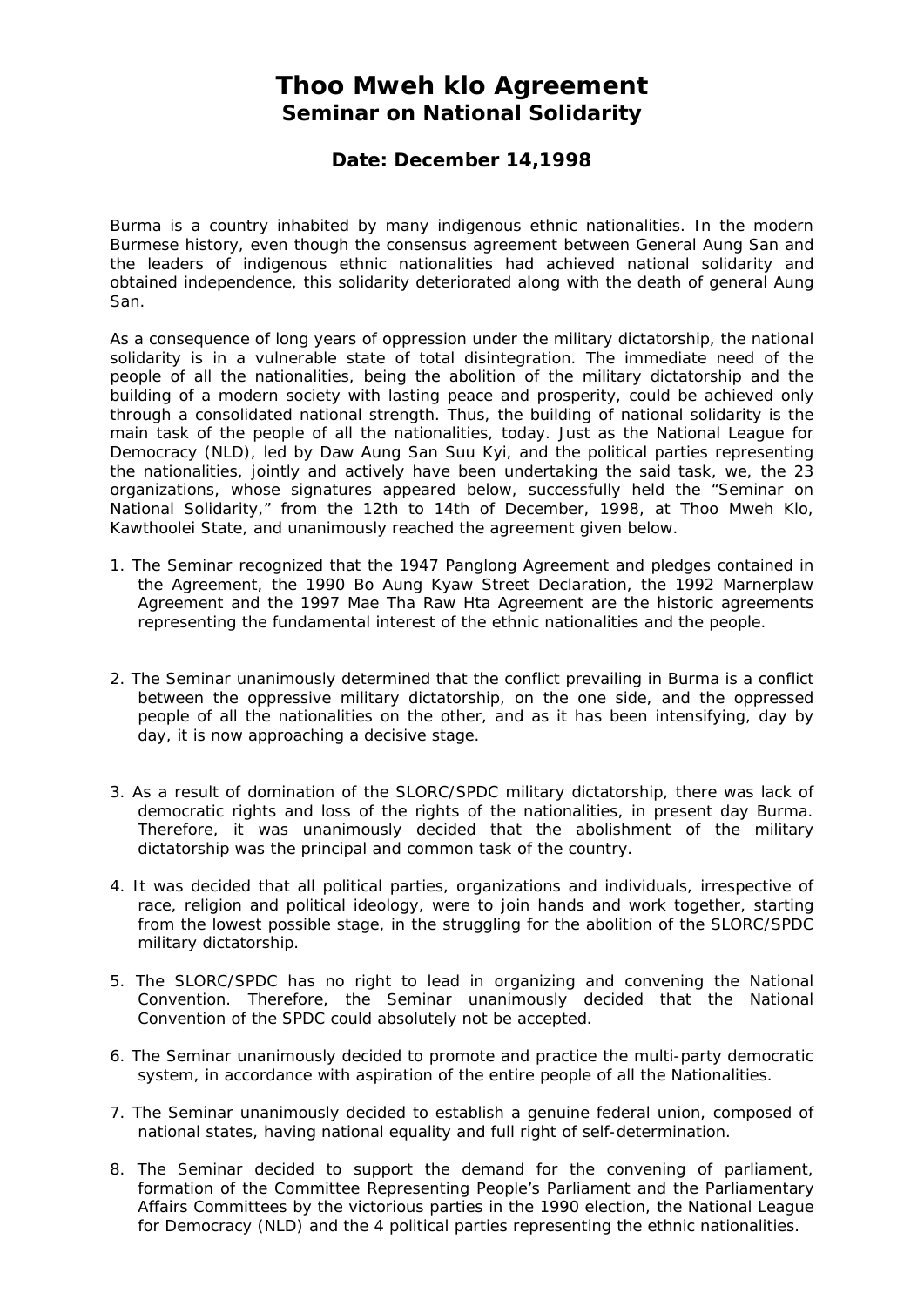- 9. This Seminar decided to cooperate in the struggle for the emergence of tripartite dialogue, as an immediate task.
- 10. The Seminar welcomed and supported the active involvement of the United Nations and the international organizations for the establishment of peace and democracy in Burma. Since the 1998 UNGA Resolutions on Burma were correct, the Seminar unanimously demanded that they be implemented, in practice, by the responsible authorities.
- 11. The Seminar strongly condemned the involvement of the SPDC military dictatorship, as a principal partner, in the cultivation, by the responsible authorities.
- 12. The Seminar called upon foreign investors not to invest in Burma, so long as the SPDC military dictatorship was in power.
- 13. The Seminar decided that all the organizations attending the Seminar were to take the responsibility for the maintenance and implementation of the decisions and to form a Coordinating and Organizing Committee in order to continue for the implementation the decisions.

**Signatories** 

| 1. U Tin Maung Thet                                                |
|--------------------------------------------------------------------|
| President<br>All Burma Muslim Union (ABMU)                         |
| 2. U Myo Win                                                       |
| Secretary 92)                                                      |
| All Burma Students' Democratic Front (ABSDF)                       |
| 3. U Myat Thu                                                      |
| President                                                          |
| All Burma Students' League (ABSL)                                  |
| 4. Ashin Kaymar Sara<br>Chairmonk                                  |
| All Burma Young Monk's Union (ABYMU)                               |
| 5. U Tha Noe                                                       |
| Secretary                                                          |
| Arakan League for Democracy (ALD)                                  |
| 6. Khaing Myo Min                                                  |
| <b>General Secretary</b>                                           |
| Arakan Liberation Party (ALP)                                      |
| 7. Salai Shwe Khar                                                 |
| Secretary,<br>Foreign Affair Department, Chin National Front (CNF) |
| 8. Salai Tha Nei Luai                                              |
| Representative                                                     |
| Chin National League for Democracy (CNLD)                          |
| 9. Saw Jacob                                                       |
| <b>Central Organizing Committee</b>                                |
| Communist Party of Burma (CPB)                                     |
| 10. U Zaw Naing Oo<br><b>General Secretary</b>                     |
| Democratic Party for a New Society (DPNS)                          |
| 11. Saw Shwe Hser                                                  |
| Vice-President                                                     |
| Karen National Union (KNU)                                         |
| 12. B. Kyah Oo                                                     |
| <b>General Secretary</b>                                           |
| Lahu Democratic Front (LDF)                                        |